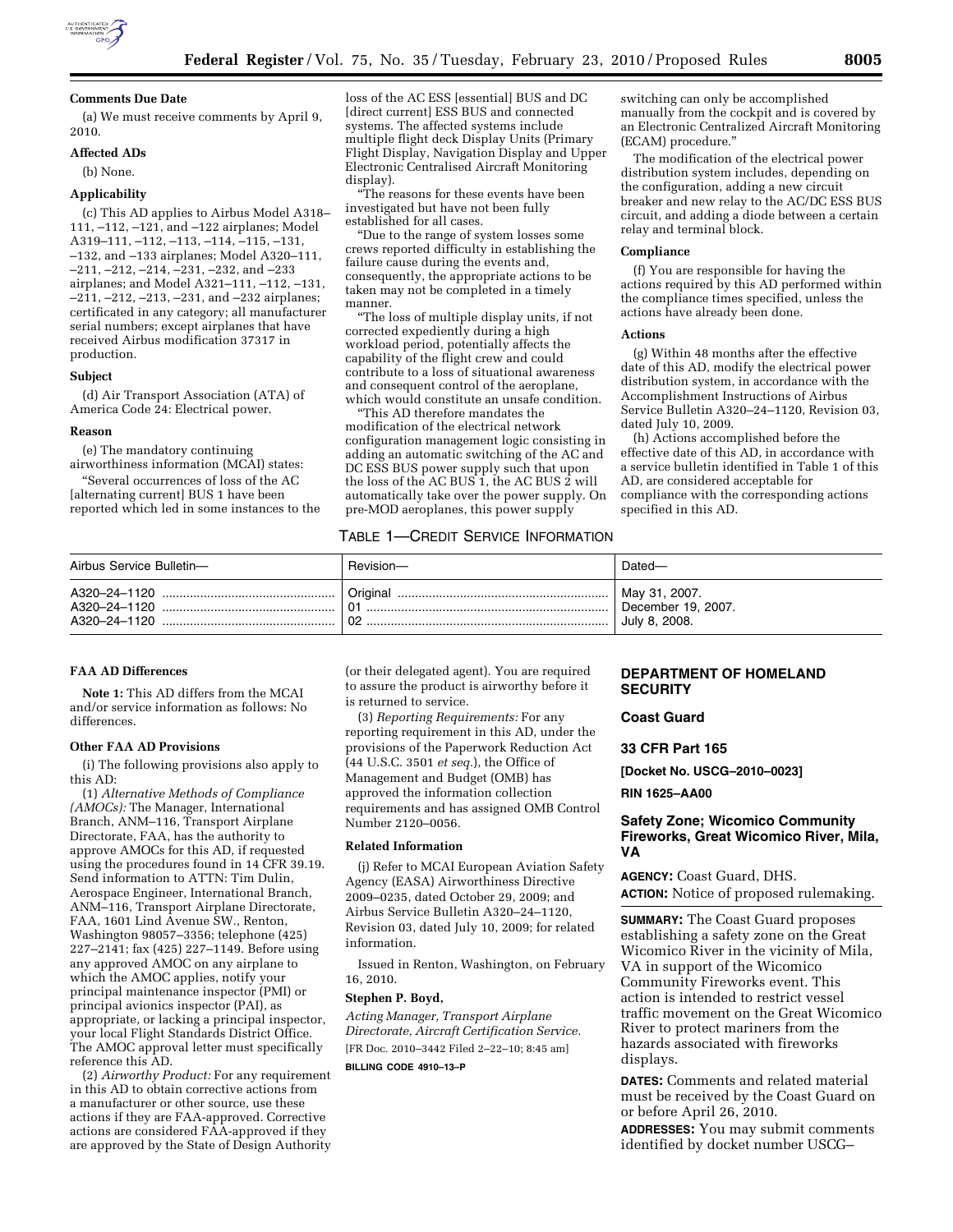2010–0023 using any one of the following methods:

(1) *Federal eRulemaking Portal: http://www.regulations.gov.* 

(2) *Fax:* 202–493–2251.

(3) *Mail:* Docket Management Facility (M–30), U.S. Department of Transportation, West Building Ground Floor, Room W12–140, 1200 New Jersey Avenue, SE., Washington, DC 20590– 0001.

(4) *Hand delivery:* Same as mail address above, between 9 a.m. and 5 p.m., Monday through Friday, except Federal holidays. The telephone number is 202–366–9329.

To avoid duplication, please use only one of these four methods. See the ''Public Participation and Request for Comments'' portion of the **SUPPLEMENTARY INFORMATION** section below for instructions on submitting comments.

**FOR FURTHER INFORMATION CONTACT:** If you have questions on this proposed rule, call LT Tiffany Duffy, Chief Waterways Management Division, Sector Hampton Roads, Coast Guard; telephone (757) 668–5580, e-mail *Tiffany.A.Duffy@uscg.mil.* If you have questions on viewing or submitting material to the docket, call Renee V. Wright, Program Manager, Docket Operations, telephone 202–366–9826.

# **SUPPLEMENTARY INFORMATION:**

## **Public Participation and Request for Comments**

We encourage you to participate in this rulemaking by submitting comments and related materials. All comments received will be posted without change to *http:// www.regulations.gov* and will include any personal information you have provided.

### **Submitting Comments**

If you submit a comment, please include the docket number for this rulemaking (USCG–2010–0023), indicate the specific section of this document to which each comment applies, and provide a reason for each suggestion or recommendation. You may submit your comments and material online (via *http:// www.regulations.gov*) or by fax, mail, or hand delivery, but please use only one of these means. If you submit a comment online via *http:// www.regulations.gov,* it will be considered received by the Coast Guard when you successfully transmit the comment. If you fax, hand deliver, or mail your comment, it will be considered as having been received by the Coast Guard when it is received at

the Docket Management Facility. We recommend that you include your name and a mailing address, an e-mail address, or a telephone number in the body of your document so that we can contact you if we have questions regarding your submission.

To submit your comment online, go to *http://www.regulations.gov,* click on the "submit a comment" box, which will then become highlighted in blue. In the ''Document Type'' drop down menu select "Proposed Rule" and insert ''USCG–2010–0023'' in the ''Keyword'' box. Click "Search" then click on the balloon shape in the "Actions" column. If you submit your comments by mail or hand delivery, submit them in an unbound format, no larger than 81⁄2 by 11 inches, suitable for copying and electronic filing. If you submit comments by mail and would like to know that they reached the Facility, please enclose a stamped, self-addressed postcard or envelope. We will consider all comments and material received during the comment period and may change the rule based on your comments.

### **Viewing Comments and Documents**

To view comments, as well as documents mentioned in this preamble as being available in the docket, go to *http://www.regulations.gov,* click on the "read comments" box, which will then become highlighted in blue. In the ''Keyword'' box insert ''USCG–2010– 0023'' and click ''Search.'' Click the ''Open Docket Folder'' in the ''Actions'' column. You may also visit the Docket Management Facility in Room W12–140 on the ground floor of the Department of Transportation West Building, 1200 New Jersey Avenue, SE., Washington, DC 20590, between 9 a.m. and 5 p.m., Monday through Friday, except Federal holidays. We have an agreement with the Department of Transportation to use the Docket Management Facility.

# **Privacy Act**

Anyone can search the electronic form of comments received into any of our dockets by the name of the individual submitting the comment (or signing the comment, if submitted on behalf of an association, business, labor union, *etc.*). You may review a Privacy Act notice regarding our public dockets in the January 17, 2008, issue of the **Federal Register** (73 FR 3316).

#### **Public Meeting**

We do not now plan to hold a public meeting. But you may submit a request for one using one of the four methods specified under **ADDRESSES**. Please explain why you believe a public

meeting would be beneficial. If we determine that one would aid this rulemaking, we will hold one at a time and place announced by a later notice in the **Federal Register.** 

For information on facilities or services for individuals with disabilities or to request special assistance at the public meeting, contact Tiffany Duffy, Chief, Waterways Management Division, Sector Hampton Roads at the telephone number or e-mail address indicated under the **FOR FURTHER INFORMATION CONTACT** section of this notice.

# **Background and Purpose**

On July 3, 2010 the Wicomico Church will sponsor a fireworks display on the Great Wicomico River approximately 1⁄2 mile down river of Rouge Point Light, at position 37°50′31″ N/076°19′42″ W (NAD 1983). The fireworks are launched on land and the safety zone is intended to keep mariners away from any fall out that may enter in the water. Due to the need to protect mariners and spectators from the hazards associated with the fireworks display, access to the Great Wicomico River within 420 feet of the fireworks display will be temporarily restricted.

### **Discussion of Proposed Rule**

The Coast Guard proposes establishing a safety zone on specified waters of the Great Wicomico River in the vicinity of Mila, Virginia. This safety zone will encompass all navigable waters within 420 feet of the fireworks display located at position 37°50′31″ N/ 076°19′42″ W (NAD 1983). This regulated area will be established in the interest of public safety during the Wicomico Community Fireworks event and will be enforced from 9 p.m. to 10 p.m. on July 3, 2010, with a rain date of July 4, 2010. Access to the safety zone will be restricted during the specified date and times. Except for participants and vessels authorized by the Captain of the Port or his Representative, no person or vessel may enter or remain in the regulated area.

## **Regulatory Analyses**

We developed this proposed rule after considering numerous statutes and executive orders related to rulemaking. Below we summarize our analyses based on 13 of these statutes or executive orders.

## **Regulatory Planning and Review**

This proposed rule is not a significant regulatory action under section 3(f) of Executive Order 12866, Regulatory Planning and Review, and does not require an assessment of potential costs and benefits under section 6(a)(3) of that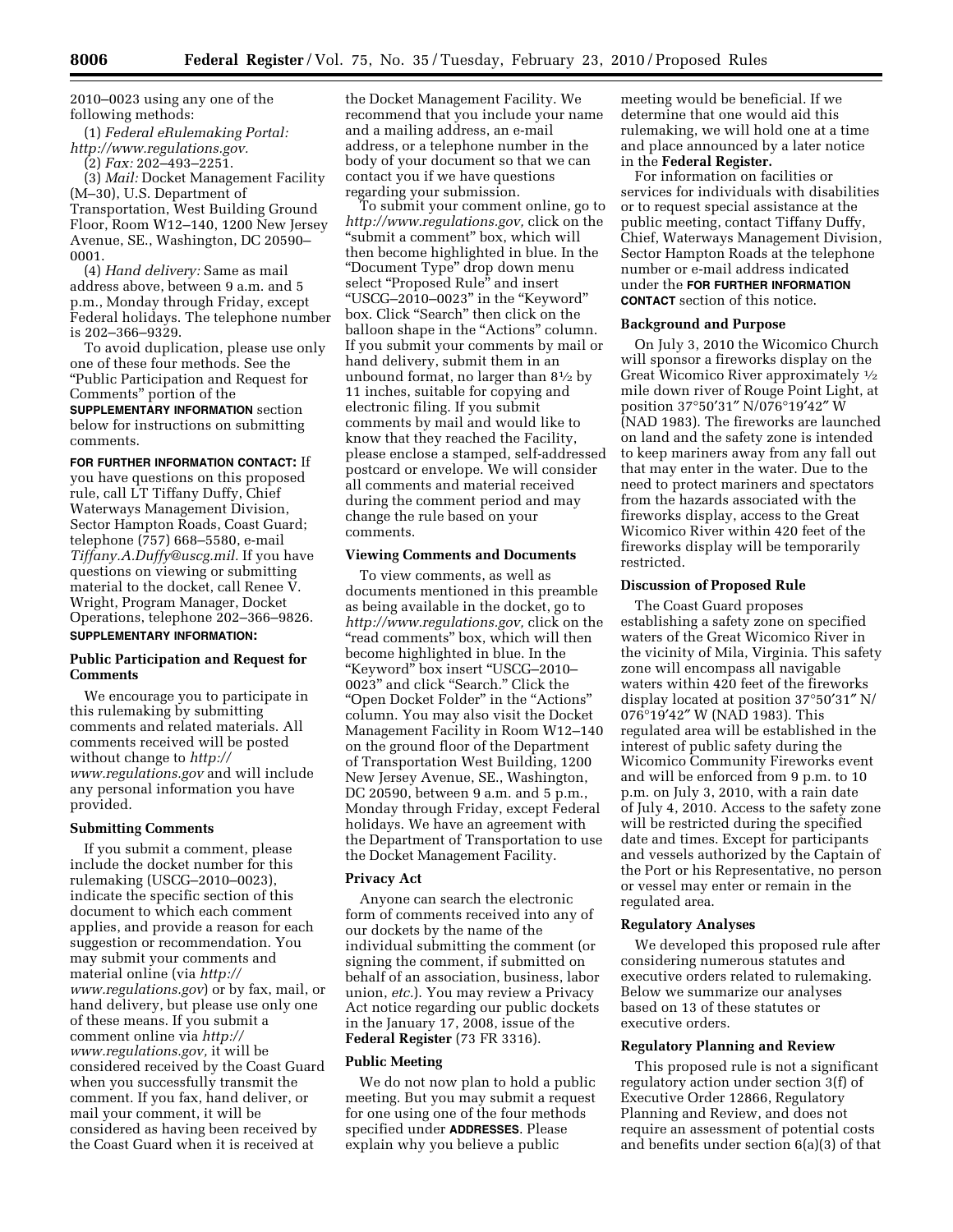Order. The Office of Management and Budget has not reviewed it under that Order. Although this proposed regulation restricts access to the safety zone, the effect of this rule will not be significant because: (i) The safety zone will be in effect for a limited duration; (ii) the zone is of limited size; and (iii) the Coast Guard will make notifications via maritime advisories so mariners can adjust their plans accordingly.

### **Small Entities**

Under the Regulatory Flexibility Act (5 U.S.C. 601–612), we have considered whether this proposed rule would have a significant economic impact on a substantial number of small entities. The term "small entities" comprises small businesses, not-for-profit organizations that are independently owned and operated and are not dominant in their fields, and governmental jurisdictions with populations of less than 50,000.

The Coast Guard certifies under 5 U.S.C. 605(b) that this proposed rule would not have a significant economic impact on a substantial number of small entities because the zone will only be in place for a limited duration and maritime advisories will be issued allowing the mariners to adjust their plans accordingly. However, this rule may affect the following entities, some of which may be small entities: the owners and operators of vessels intending to transit or anchor in that portion of the Great Wicomico River from 9 p.m. to 10 p.m. on July 3, 2010.

If you think that your business, organization, or governmental jurisdiction qualifies as a small entity and that this rule would have a significant economic impact on it, please submit a comment (see **ADDRESSES**) explaining why you think it qualifies and how and to what degree this rule would economically affect it.

## **Assistance for Small Entities**

Under section 213(a) of the Small Business Regulatory Enforcement Fairness Act of 1996 (Pub. L. 104–121), we want to assist small entities in understanding this proposed rule so that they can better evaluate its effects on them and participate in the rulemaking. If the rule would affect your small business, organization, or governmental jurisdiction and you have questions concerning its provisions or options for compliance, please contact Lieutenant Tiffany Duffy, Chief, Waterways Management Division, Sector Hampton Roads at (757) 668–5580. The Coast Guard will not retaliate against small entities that question or complain about

this proposed rule or any policy or action of the Coast Guard.

### **Collection of Information**

This proposed rule would call for no new collection of information under the Paperwork Reduction Act of 1995 (44 U.S.C. 3501–3520).

# **Federalism**

A rule has implications for federalism under Executive Order 13132, Federalism, if it has a substantial direct effect on State or local governments and would either preempt State law or impose a substantial direct cost of compliance on them. We have analyzed this proposed rule under that Order and have determined that it does not have implications for federalism.

### **Unfunded Mandates Reform Act**

The Unfunded Mandates Reform Act of 1995 (2 U.S.C. 1531–1538) requires Federal agencies to assess the effects of their discretionary regulatory actions. In particular, the Act addresses actions that may result in the expenditure by a State, local, or tribal government, in the aggregate, or by the private sector of \$100,000,000 or more in any one year. Though this proposed rule would not result in such an expenditure, we do discuss the effects of this rule elsewhere in this preamble.

## **Taking of Private Property**

This proposed rule would not affect a taking of private property or otherwise have taking implications under Executive Order 12630, Governmental Actions and Interference with Constitutionally Protected Property Rights.

## **Civil Justice Reform**

This proposed rule meets applicable standards in sections 3(a) and 3(b)(2) of Executive Order 12988, Civil Justice Reform, to minimize litigation, eliminate ambiguity, and reduce burden.

## **Protection of Children**

We have analyzed this proposed rule under Executive Order 13045, Protection of Children from Environmental Health Risks and Safety Risks. This rule is not an economically significant rule and would not create an environmental risk to health or risk to safety that might disproportionately affect children.

#### **Indian Tribal Governments**

This proposed rule does not have tribal implications under Executive Order 13175, Consultation and Coordination with Indian Tribal

Governments, because it would not have a substantial direct effect on one or more Indian tribes, on the relationship between the Federal Government and Indian tribes, or on the distribution of power and responsibilities between the Federal Government and Indian tribes.

### **Energy Effects**

We have analyzed this proposed rule under Executive Order 13211, Actions Concerning Regulations That Significantly Affect Energy Supply, Distribution, or Use. We have determined that it is not a ''significant energy action'' under that order because it is not a "significant regulatory action" under Executive Order 12866 and is not likely to have a significant adverse effect on the supply, distribution, or use of energy. The Administrator of the Office of Information and Regulatory Affairs has not designated it as a significant energy action. Therefore, it does not require a Statement of Energy Effects under Executive Order 13211.

# **Technical Standards**

The National Technology Transfer and Advancement Act (NTTAA) (15 U.S.C. 272 note) directs agencies to use voluntary consensus standards in their regulatory activities unless the agency provides Congress, through the Office of Management and Budget, with an explanation of why using these standards would be inconsistent with applicable law or otherwise impractical. Voluntary consensus standards are technical standards (*e.g.,* specifications of materials, performance, design, or operation; test methods; sampling procedures; and related management systems practices) that are developed or adopted by voluntary consensus standards bodies.

This proposed rule does not use technical standards. Therefore, we did not consider the use of voluntary consensus standards.

## **Environment**

We have analyzed this proposed rule under Department of Homeland Security Management Directive 023–01 and Commandant Instruction M16475.lD, which guide the Coast Guard in complying with the National Environmental Policy Act of 1969 (NEPA) (42 U.S.C. 4321–4370f), and have made a preliminary determination that this action is one of a category of actions which do not individually or cumulatively have a significant effect on the human environment. Therefore, this rule is categorically excluded, under section 2.B.2. Figure 2–1, paragraph 34(g), of the Instruction and neither an environmental assessment nor an